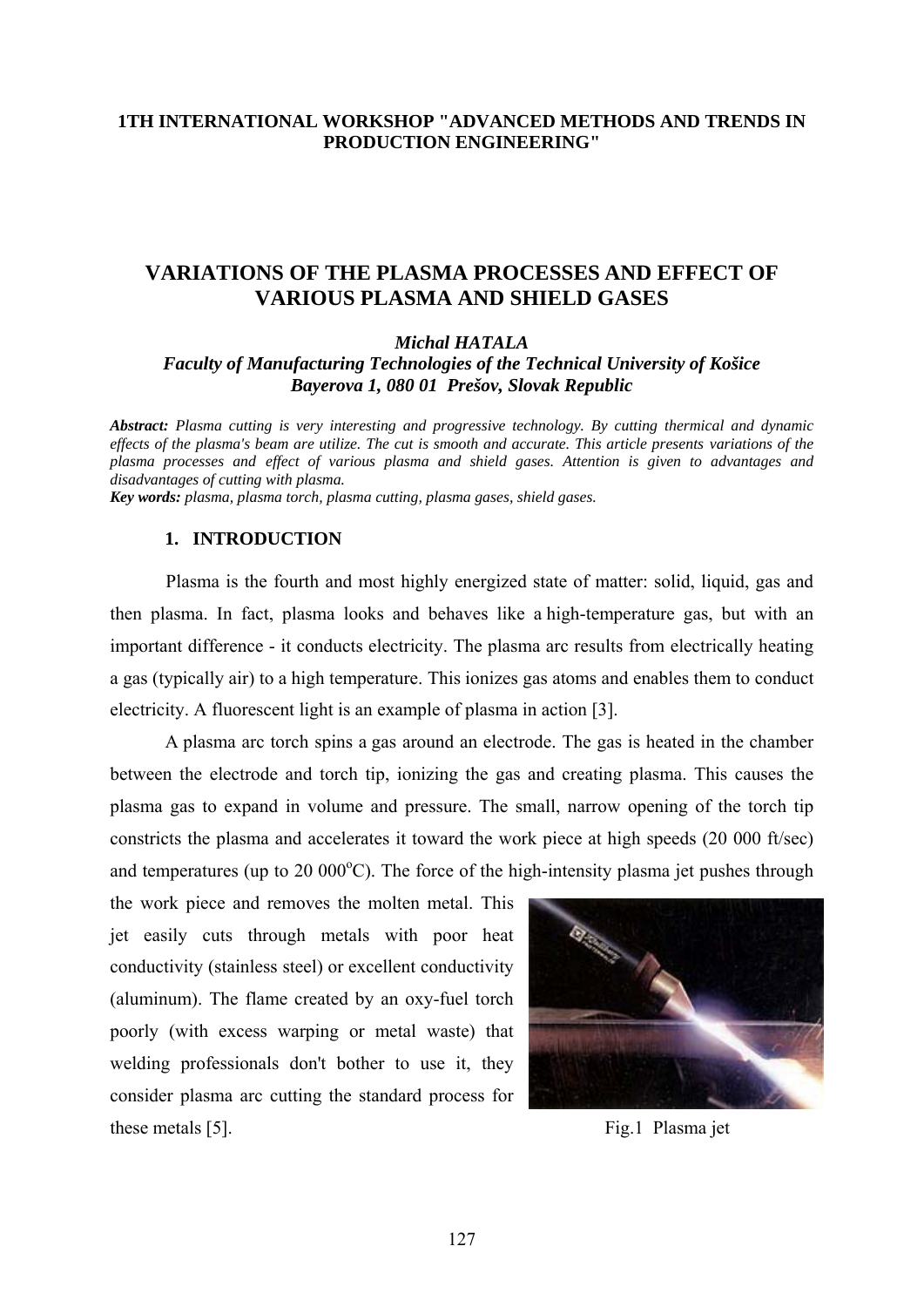#### **2. VARIATIONS OF THE PLASMA PROCESSES**

 **Conventional Plasma Cutting**. This process generally uses a single gas (usually air or nitrogen) that both cools and produces the plasma [4]. Most of these systems are rated at under 100 Amps, for cutting materials under 16mm thick. Such systems are primarily used in hand held applications (fig.2).

Fig.2 Conventional plasma cutting



**Dual Gas Plasma Cutting**. This process utilizes two gases; one for the plasma and one as a shield gas. The shield gas is used to shield the cut area from atmosphere, producing a cleaner cut edge. This is probably the most popular variation, as many different gas combinations can be used to produce the best possible cut quality on a given material (fig.3).





**Water Shield Plasma Cutting**. This is a variation of the dual gas process where water is substituted for the shield gas. It produces improved nozzle and workpiece cooling along with better cut quality on stainless steel [4]. This process is for mechanized applications only (fig.4).





 **Water Injection Plasma Cutting**. This process uses a single gas for plasma and utilizes water either radially or swirl injected directly into the arc to greatly improve arc constriction, therefore arc density and temperatures increase. This process is used from 260 to

750 amps for high quality cutting of many materials and thicknesses.(fig.5)



Fig.5 Water Injection Plasma Cutting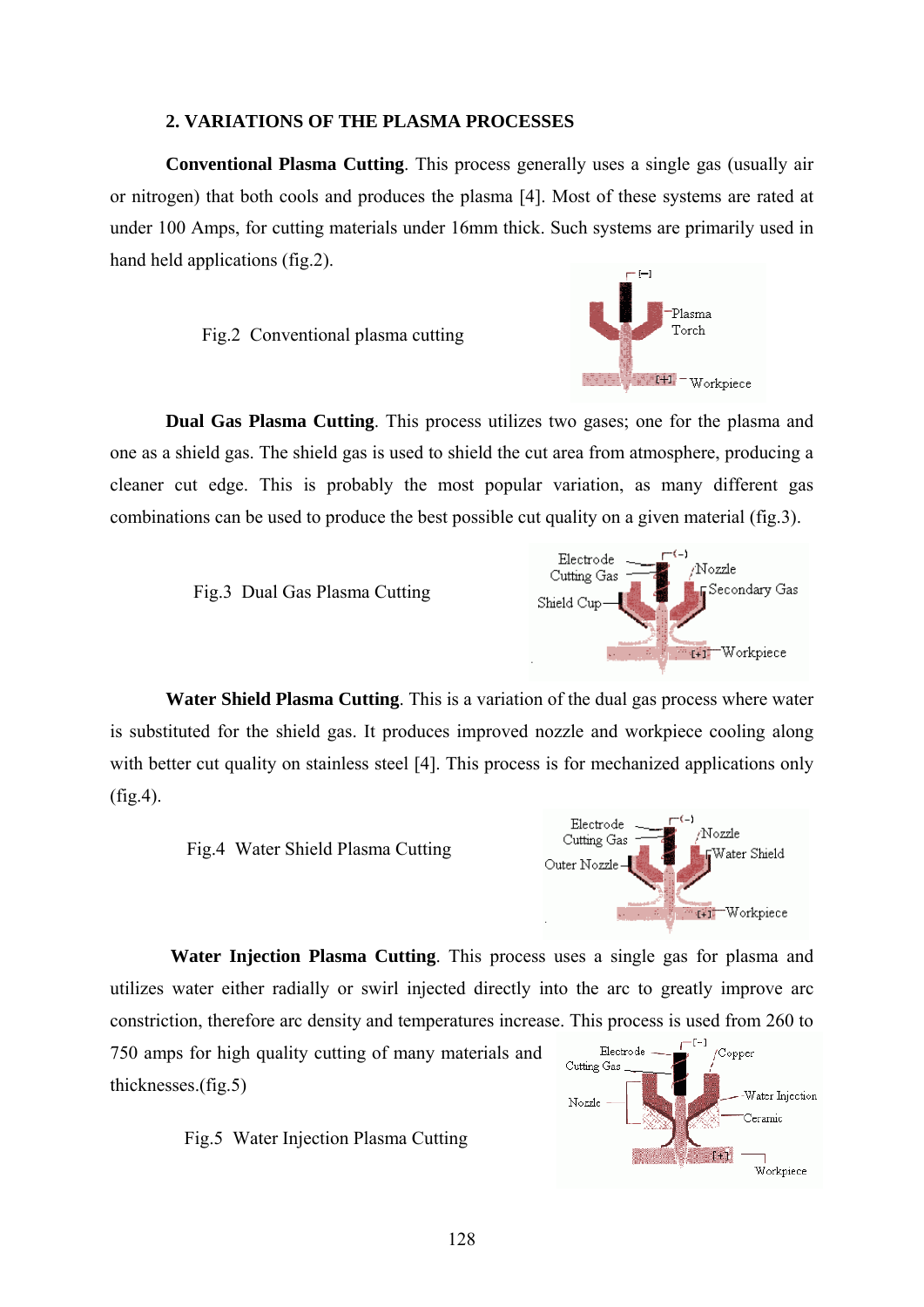**Precision Plasma Cutting**. This process produces superior cut quality on thinner materials, (less than 13mm) at slower speeds. This improved quality is a result of using the latest technology to super constrict the arc, dramatically increasing energy density. The slower speeds are required to allow the motion device to contour more accurately. Mechanized applications only (fig.6).

Fig.6 Precision Plasma Cutting



#### **3.EFFECT OF VARIOUS PLASMA AND SHIELD GASES**

There are many different plasma and shield gas combinations available [7]. These different combinations can be used to enhance the cut performance on different materials and applications. Be sure to consult with the plasma systém manufacturer to ensure that the system is compatible with a particular gas combination. Good cut quality is usually defined as perpendicular, smooth and dross-free edges.

 **Air**. Air is the most widely used plasma gas, probably due to the fact that compressed air is readily available at virtually any location. This gas is used in most conventional and dual flow systems under 200 amps. Consumable parts life is acceptable (usually between 100 and 200 starts). Cut quality is acceptable on most materials, although some surface nitriting can occur on carbon steel, and some oxidation can occur on aluminum and stainless steel.

 **Nitrogen**. This gas, when used in conjunction with Water Injection, produces the best cut qualities on aluminum and stainless steel. Good cut quality can be expected with dual gas on stainless and aluminum. Cut quality on most carbon steels is marginal due to surface nitriting and dross formation. Consumable parts life is excellent. This gas is used from 20 to 750 amps for cutting gauge to 100mm thickness materials.

 **Argon- Hydrogen**. This gas, in a 35% Hydrogen, 65% Argon mixture, is used with dual gas systems to improve cut quality on stainless steel and aluminum from 10 to 50mm. It is also used with high power systems 750 to l000 amps for cutting stainless and aluminum to 150mm. Consumable life is excellent.

**Oxygen**. Oxygen is used for best cut quality on carbon steels. The cut edges are nitrite free, allowing good weldability, formability, and machinability. This gas is used from